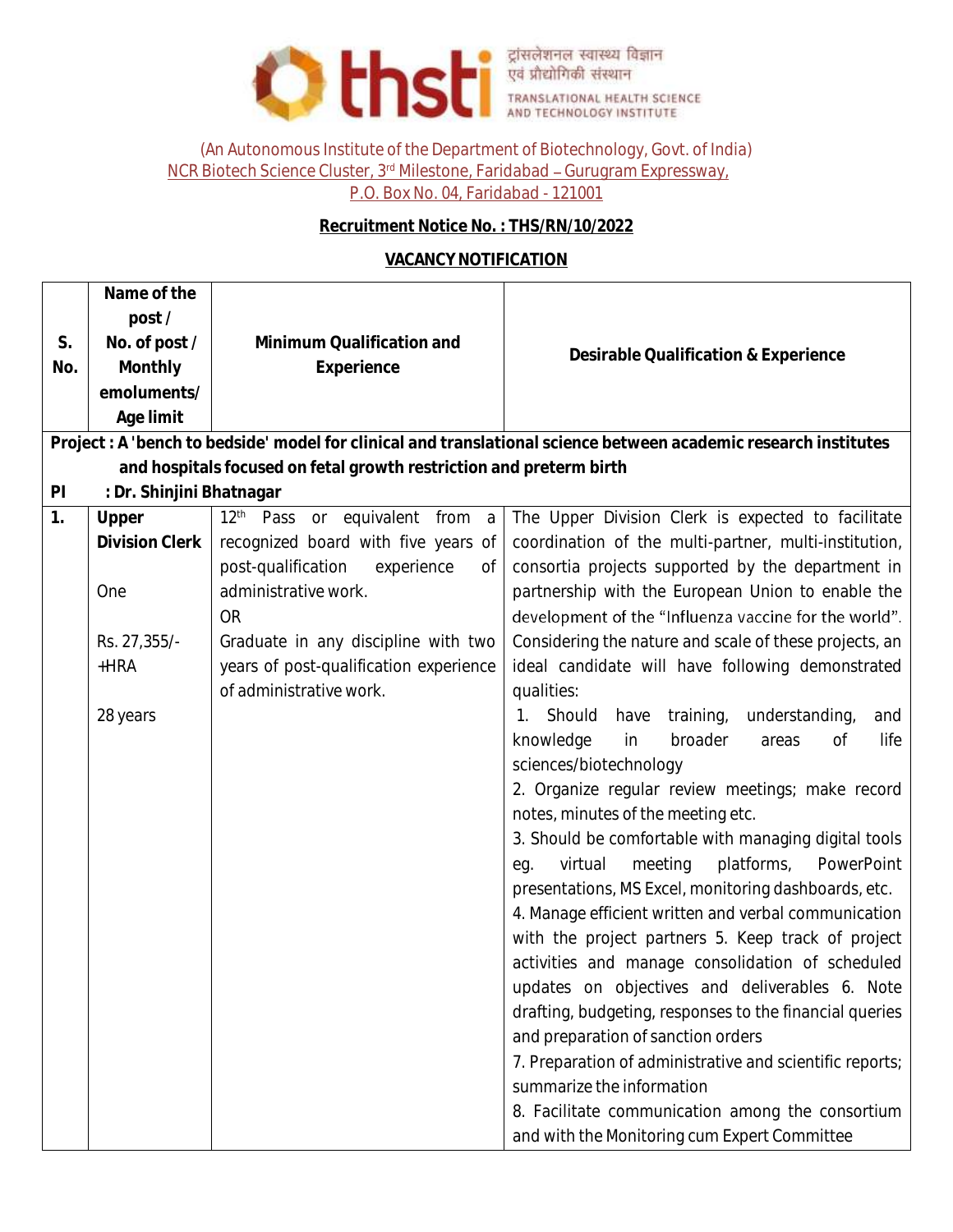|                                                                                                                    |                  |                                                 | 9. Excellent time management skills and ability to work                  |  |  |
|--------------------------------------------------------------------------------------------------------------------|------------------|-------------------------------------------------|--------------------------------------------------------------------------|--|--|
|                                                                                                                    |                  |                                                 | under short timelines                                                    |  |  |
|                                                                                                                    |                  |                                                 | 10. Ability to learn quickly and efficiently                             |  |  |
|                                                                                                                    |                  |                                                 | 11. Create online module for monitoring and                              |  |  |
|                                                                                                                    |                  |                                                 | coordination activities                                                  |  |  |
| Interested candidates fulfilling the criteria as mentioned above may walk-in for written test/skill test/interview |                  |                                                 |                                                                          |  |  |
| on 12th April 2022 at 9:00 am at THSTI, NCR Biotech Science Cluster, 3rdMilestone, Faridabad-Gurugram              |                  |                                                 |                                                                          |  |  |
| Expressway, Faridabad - 121001                                                                                     |                  |                                                 |                                                                          |  |  |
| Project: Translational Research Consortium for Establishing Platform Technologies to Support Prophylactic and      |                  |                                                 |                                                                          |  |  |
| Therapeutic Strategies for Dengue - Discovery to Proof-of-Concept.                                                 |                  |                                                 |                                                                          |  |  |
| $\mathsf{P}$                                                                                                       | Dr. Sweety Samal |                                                 |                                                                          |  |  |
| 2.                                                                                                                 | Lab              | 12 <sup>th</sup> Standard with science with one | Basic knowledge of biology, chemistry and other<br>$\blacktriangleright$ |  |  |
|                                                                                                                    | Attendant        | year of post qualification experience in        | course related to science is desirable.                                  |  |  |
|                                                                                                                    |                  | the relevant field.                             | Knowledge of basic research lab working.<br>➤                            |  |  |
|                                                                                                                    | One              |                                                 |                                                                          |  |  |
|                                                                                                                    |                  |                                                 |                                                                          |  |  |
|                                                                                                                    | Rs. 24,000/-     |                                                 |                                                                          |  |  |
|                                                                                                                    | (10% annual      |                                                 |                                                                          |  |  |
|                                                                                                                    | increment)       |                                                 |                                                                          |  |  |
|                                                                                                                    |                  |                                                 |                                                                          |  |  |
|                                                                                                                    | 30 years         |                                                 |                                                                          |  |  |
|                                                                                                                    |                  |                                                 |                                                                          |  |  |
| Interested candidates fulfilling the criteria as mentioned above may walk-in for written test/skill test/interview |                  |                                                 |                                                                          |  |  |
| on 08th April 2022 at 10:30 am at THSTI, NCR Biotech Science Cluster, 3rdMilestone, Faridabad-Gurugram             |                  |                                                 |                                                                          |  |  |

**Expressway, Faridabad - 121001**

**NOTE: The candidates must bring their latest resume, one set of photocopy of documents in support of their educational qualification and experience along with originals and a valid ID card for verification. Candidates coming after the time slot mentioned will not be entertained.**

## **GENERAL TERMS & CONDITIONS:**

- 1. These are short-term positions and extension will be granted subject to satisfactory performance of the incumbents and tenure of the project for which they are selected. Those appointed to these positions will not have any claim for regularization of their employment.
- 2. All educational, professional and technical qualification should be from a recognized Board/University.
- 3. The experience requirement specified shall be experience acquired after obtaining the minimum educational qualifications required for the post.
- 4. The age limit, qualification, experience and other requirements may be relaxed at the discretion of the competent authority, in case of candidates who are otherwise suitable. In case candidates are not found suitable for the posts notified, they can be offered lower post / lower emoluments on the recommendation of the Selection Committee.
- 5. Age and other relaxations for direct recruits and departmental candidates: 1. By 5 years for candidates belonging to SC/ST communities. 2. By 3 years for candidates belonging to OBC communities. 3. For Persons with Benchmark Disabilities (PwBD) falling under the following categories: (i) UR - 10 years , ii) OBC - 13 years (iii) SC/ST - 15 years 4. For Ex-servicemen upto